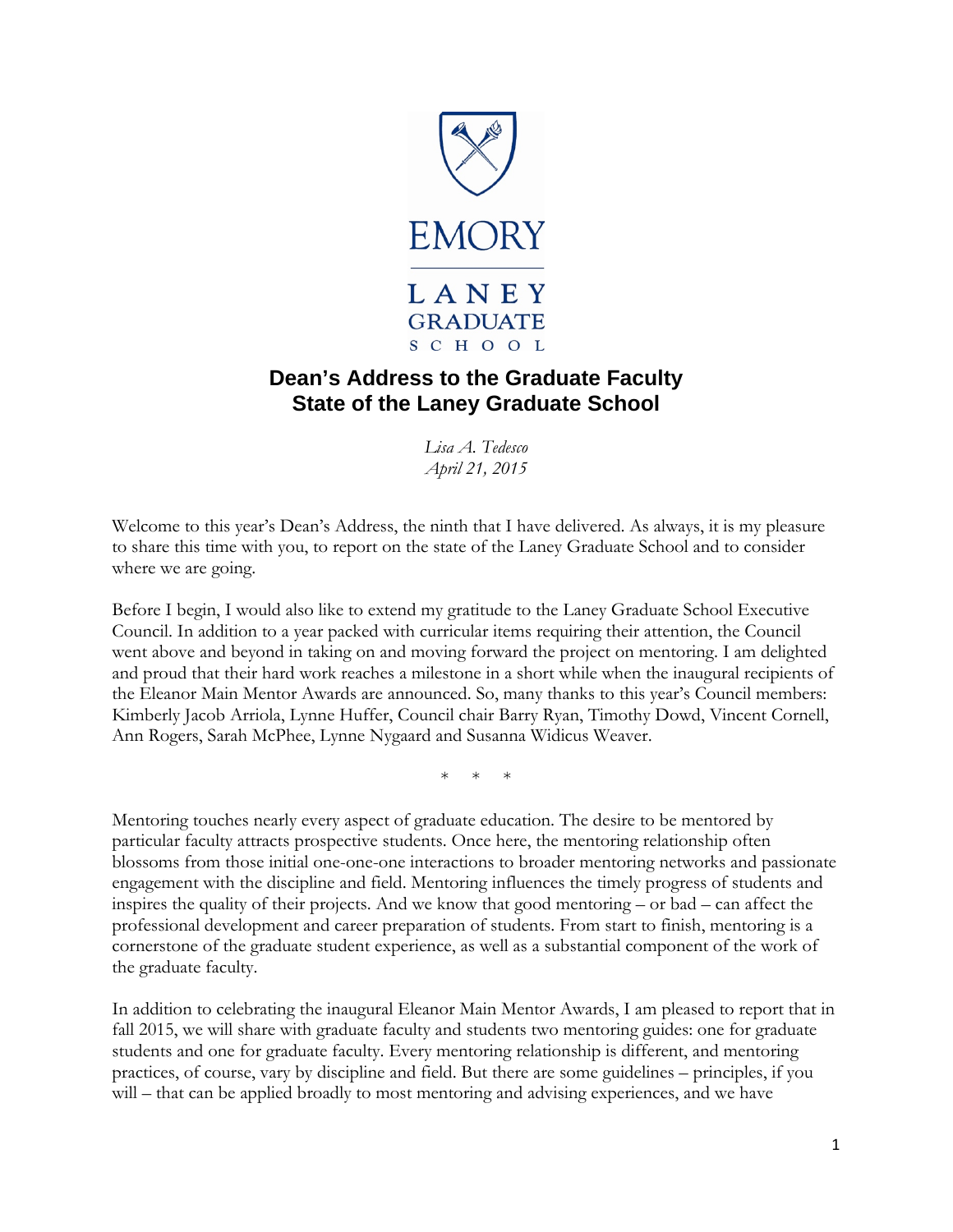attempted to capture those in these two documents. The guides were prepared in collaboration with a sub-committee of the Executive Council, which also included a graduate student from each division as well as two Directors of Graduate Studies. In addition to benchmarking against peer institutions, we incorporated relevant data from the mentoring surveys administered to graduate faculty and students in fall 2014. The full Executive Council reviewed and approved of these documents, and LGS will put the finishing touches on them this summer.

The mentoring guides testify to the importance of mentoring in graduate education. More importantly, they are the first version of a resource that faculty and students can consult as we navigate the mentoring and advising relationship, and that we will continue to develop and refine.

\* \* \*

Last year, I shared with you the four strategic areas that are guiding our planning and programmatic development: academic identity, professional development and career planning, internationalization, and diversity and inclusion. Beyond planning, however, these areas also provide the context for evaluating our work and progress this year.

\* \* \*

**One strategic pillar is academic identity**. We are committed to building on Emory's strong tradition of interdisciplinary research and scholarship, and we have a long history of leveraging strengths and resources across schools and departments to construct graduate programs. The most important building block in this process is, first and foremost, the graduate faculty. Graduate faculty set the tone of research and scholarship within graduate programs and Emory at large. Their leadership is essential to setting academic goals related to discovery, research, pedagogy and curriculum. In this way, academic identity is more than the organization of faculty and resources into graduate programs. Academic identity is central to guiding research and scholarship that places the work of faculty and graduate students beyond identities defined by departments, programs, units, and school.

New programs have brought forward new interdisciplinary study. This year, the new Master's in Environmental Sciences recruited its first class. This program integrates ecological and earth sciences with policy and social sciences. Under the guidance of faculty from Environmental Sciences, Environmental Health, Global Health, and Political Science, students graduating from the program will be prepared to work in a variety of settings and will have received training to enable them to relate scientific findings to policy decisions.

We also see this in programs that are evolving and, in some cases, reinventing themselves. The doctoral program in Economics is preparing to resume admissions in fall 2016 after extensive selfevaluation. Program leadership reimagined the program, which resulted in new faculty alignments as well as sharper research foci that build on Emory's strengths in the public health sciences and on close collaborations with the Federal Reserve. The program's proposal to resume admissions was approved by the Executive Council this spring, and the program is now in the external review process.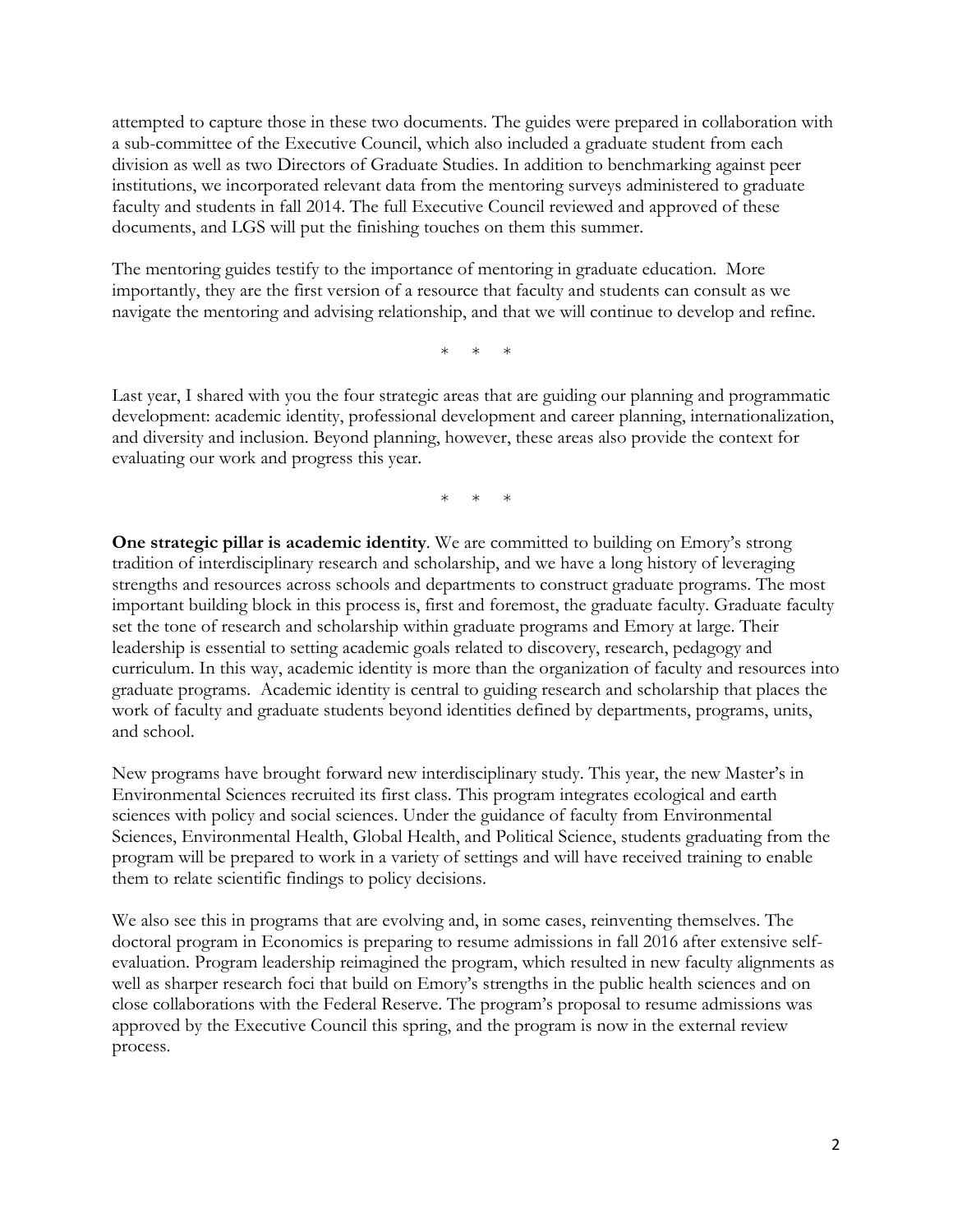Both of these examples demonstrate how central academic identity is for shaping – or reshaping – innovative graduate programs that build on Emory strengths, convene faculty in innovative ways, and capitalize on local and regional opportunities for partnership.

\* \* \*

**A second strategic area of priority is professional development and career planning**. Anyone in this room who works in some capacity with the Laney Graduate School knows that this is an important priority for us. We must consider the context provided by the current job market and respond to the changing career paths of graduates with guidance and programming that is contemporary and competitive. In many ways, this commitment is a graduate form of education for citizenship, one that provides leadership beyond the academy.

By leveraging existing resources with external funding, we are rising to meet this challenge. We continue to engage LGS alumni in our *Pathways Beyond the Professoriate* program, which is attracting more students every year. Other programs are supported by granting agencies such as the National Institutes of Health, an example being the Broadening Experiences in Scientific Training or BEST program, which welcomes its third cohort this fall. And some of our programming is conducted in partnership with other Emory units, such as the Institute for Quantitative Methods, the Office of Postdoctoral Education, and the Woodruff Library.

This year, we also offered a full calendar of events that covered the spectrum of professional development and career planning. From career exploration discussion groups to an intensive weekend workshop on the foundations of a career search, the number of opportunities available to students this year increased tremendously to nearly 60. This summer, we will evaluate the success of this programming and work to refine our offerings, so that we align programming with student interests, and needs, as well as with our own capacity. Our goal is to organize and optimize this programming, developing a *Career Planning and Professional Development Resource Center* where students – and faculty – can draw upon vetted and effective resources to guide and prepare students for a range of professional pathways.

Concurrently, training our students for careers inside the academy continues unimpeded. We continue to offer the TATTO program, annually, and are now offering students additional opportunities to participate in LGS-sponsored TATTO programming. This year, for the first time, we offered *TATTO Extension Sessions*. These sessions, which are not required in order to satisfy the TATTO requirement, build on conversations about contemporary teaching opportunities and challenges, and in some cases, provide hands-on support to students to craft or refine a career deliverable such as a teaching portfolio. And, we continue to partner on program offerings with the Center for Faculty Development and Excellence in areas related to pedagogy and future faculty life.

\* \* \*

To truly understand the professional preparation and career resource needs of our students, we must better understand their professional pathways once they leave us – across years and across placements. This is a national priority in the graduate school community, and it is one of the singular activities that we must get right.

We are collecting some of this information. In addition to the Graduate Education Exit Survey and the Survey of Earned Doctorates, we ask for placement information from graduate programs in the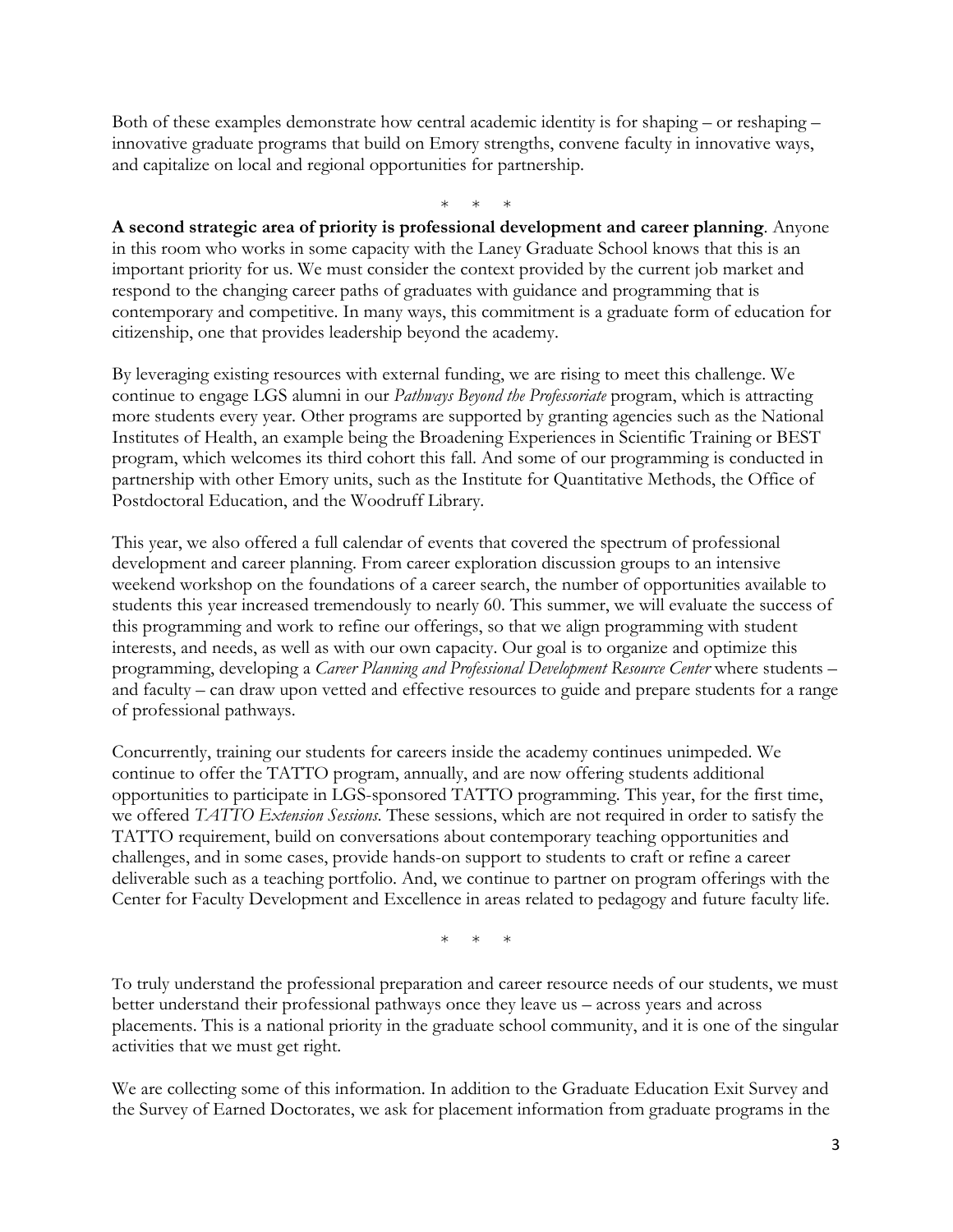annual report process. But the accuracy of the data, as well as our understanding and use of it, leaves room for improvement.

This is not just an Emory issue. According to the Council of Graduate Schools, nationally, "there exist no standards, definitions, processes or procedures for collecting or using PhD pathways information." To remedy this, the Council of Graduate Schools, supported by grants from the Alfred P. Sloan Foundation and The Andrew W. Mellon Foundation, and in collaboration with graduate schools around the country, is seeking to advance national and local understandings of the career pathways of PhD holders. This work will build upon the findings outlined in the 2014 CGS report *Understanding PhD Career Pathways for Program Improvement* . "Over the next nine months, with input from a range of stakeholders in the higher education community, CGS will develop a survey instrument and guidelines for data collection across a broad range of fields. These guidelines will be designed to help universities gather long-term career information from their PhD students and alumni with the goal of improving PhD programs." The project's results will be shared in December 2015.

Closing the gap in this knowledge will do several things: It will help us align professional development and career planning resources with student needs; it will help prospective students who look to us to be transparent and share with them the career outcomes of those that have come before them; it will shape – indeed, shift – our perspectives on mentoring and how we understand what student and faculty needs are; and finally, this knowledge will help us communicate the social public value and individual private value of graduate education to audiences who influence policy and appropriation decisions, as well as to philanthropic partnerships.

For the first time this year, we posted on our website PhD program data related to admissions, enrollment, and degree completion. It is our goal to add a component of placement data at one, five and ten years out. It is an important – and right – thing to do, and many of our peers are already doing it. We will look to the Directors of Graduate Studies for help and feedback as we define our practices for collecting data on placement.

**A third area of strategic priority is internationalization**. Our faculty and students are engaged in research in nearly every corner of the globe. The international focus and locations of their research will help us to identify emerging opportunities for exchange and global collaboration. How can we help some of our students connect to global academic communities? The answer will differ by field and discipline, and we will look to faculty and programs to come forward with ideas that build on the connections they, as scholars and researchers, have with colleagues and institutions around the world.

AS mentioned last year, Dr. Roy Sutliff is working with LGS in our internationalization efforts. Roy is an Associate Professor in the Molecular and Systems Pharmacology program in the Graduate Division of Biological and Biomedical Sciences. He is an active liaison with the Office of International Affairs and with our partner, Dr. Sita Ranchod-Nilsson in the Institute for Developing Nations and The Carter Center. This year, Roy's travels took him to China, Saudi Arabia and Australia. A product of his efforts is the soon to be announced QED Alliance, a partnership between Emory, the University of Queensland, and the Queensland Berghofer Institute of Medical Research. The Alliance is developing new research collaborations and exchanges that harness the skills, platforms, and infrastructures of the three institutions in the areas of neurosciences, cancer,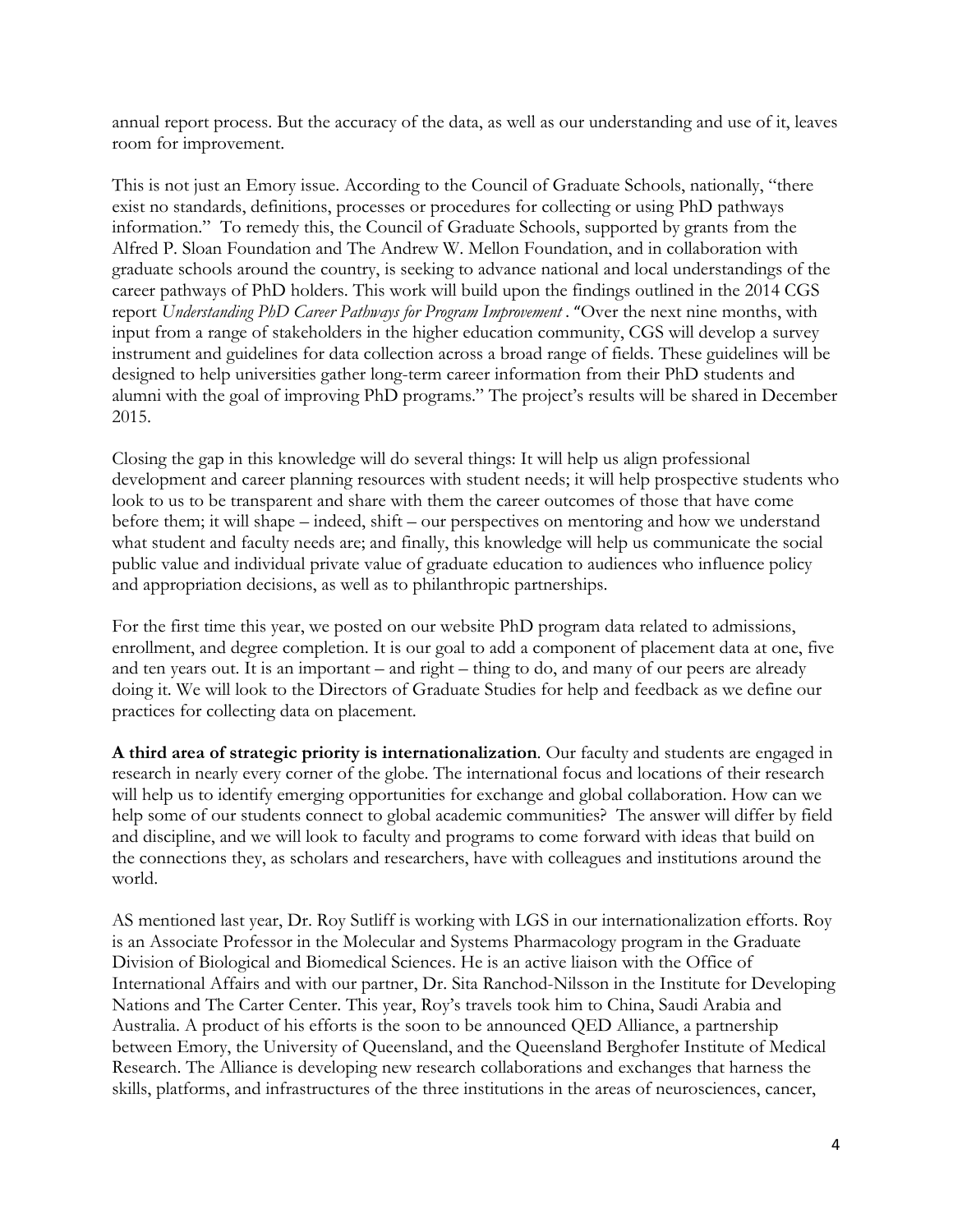and infectious diseases research. We will assist graduate students from QED Alliance Institutes participating in research exchanges at Emory on issues of enrollment and access to professional development programming appropriate to their stage of study. This is an exciting opportunity.

Also this year, we welcomed Mackenzie Bristow as the new director of the English Language Support Program. Under Mackenzie's leadership, ELSP is expanding language instruction services that add to academic communications. ELSP now offers, programs that on professional communication in writing and speaking. She is also identifying synergies with other international student serving units at Emory, such as the Office of International Student Life. This activity brings ELSP to the forefront as a place of instruction as well as community for international students and staff. And I'm pleased to report that her efforts to tie ELSP to the broader Emory community are positioning us as the first call for consultation about language support at Emory.

**Our fourth area of priority is diversity and inclusion.** We recognize that innovative research and scholarship must include diversity and inclusion. To remain competitive as a research university of the first rank, we must recommit and restructure and reframe discussions that tie diversity to access, matriculation, retention, progress and mentoring. We are making progress.

This past fall, the Laney Graduate School welcomed Damon Williams as our Director of Diversity, Community and Recruitment. We are involving Damon in discussions at nearly every level of our operations. Damon is leading LGS efforts to expand and support the Laney Graduate School's student recruitment efforts. He is working with faculty to enhance, promote and support diversity and inclusion as part of student recruitment activities and mentoring initiatives.. This is an incredibly broad charge, and Damon has done an outstanding job in establishing his presence at Emory and connecting us to new networks in national circles.

In addition to Damon's efforts, this year, we continue to bring speakers to Emory to present on diversity and mentoring.

- In October, we hosted Dr. Julie Posselt from the University of Michigan. Her presentation *Mirror, Mirror: Understanding*  $\mathfrak{S}$  *Challenging Faculty Preferences for Graduate School Applicants Like Themselves* generated thoughtful and provocative conversation on access to graduate education for students from underrepresented minority groups, women, low-income and first generation students. She did not shy away from pointing out, based on her research, the natural tendency faculty have to prefer applicants who are like themselves. But the conversation did not end there. She also discussed what admissions committees can do to go beyond self-similarity to encourage diversity.
- In January, we hosted Dr. Vivian Lewis form the University of Rochester. The slow rate of improvement in diversity of the academic workforce provided the context of her seminar, titled *Supporting the Needs of a Diverse Group of Emerging Scholars through Mentoring*. Based on her published research, she discussed different mentoring approaches and interventions that might be implemented to make improvements in academic workforce diversity. Central to her discussion was understanding programming for senior faculty to be effective mentors for the professional needs of early career academics.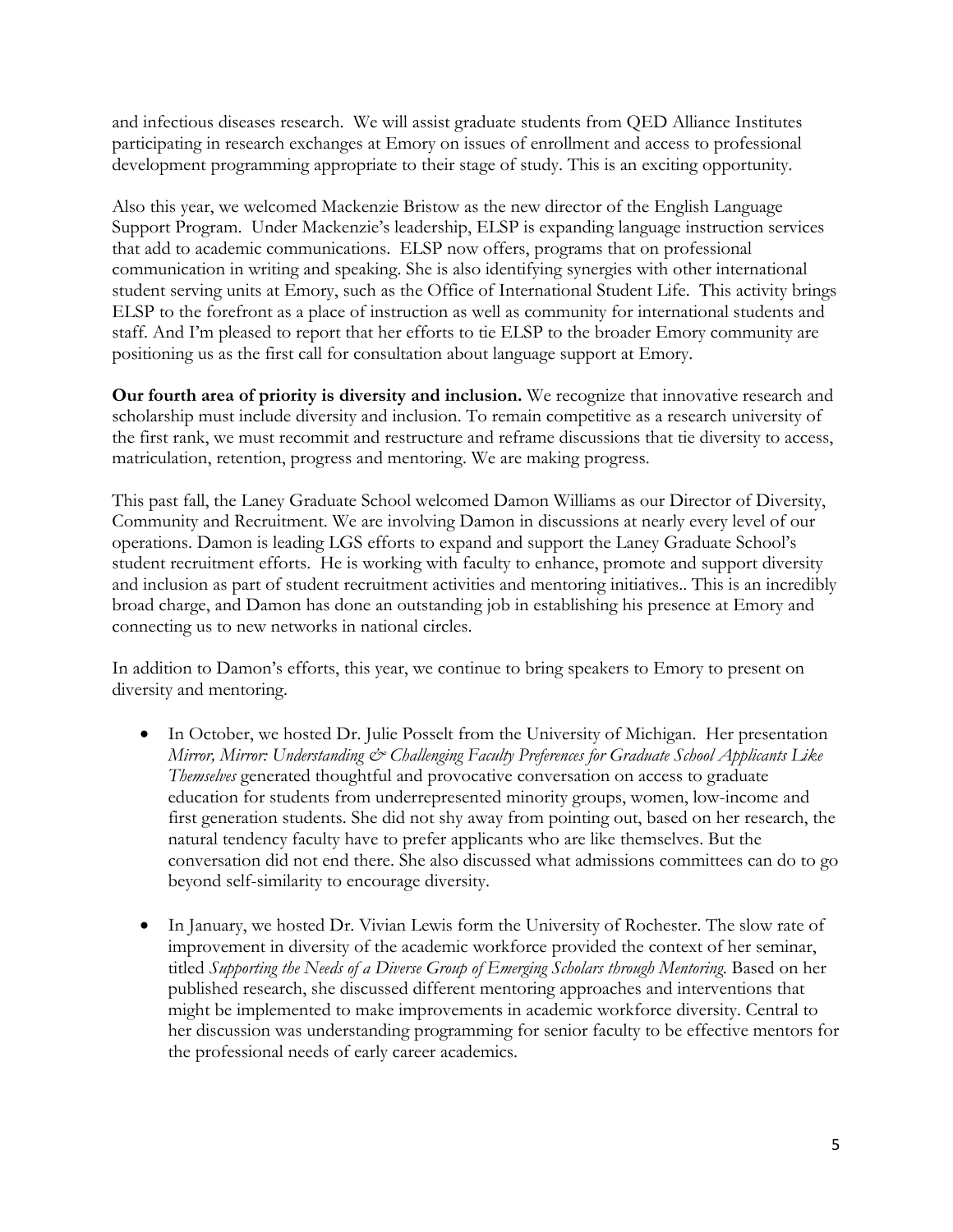Most recently, in March, LGS convened the third annual STEM Research and Career Symposium. This year, again, more than 100 students (both undergraduate and graduate) attended to present their research and to network with Emory faculty and program leaders for both doctoral and postdoctoral training.

One of the keynote speakers for this year's event was Dr. Hannah Valantine, the NIH inaugural Chief Officer for Scientific Workforce Diversity. In breakout conversations with Dr. Valantine, we discussed pipeline programs that aim to increase diversity in the professoriate. We both agree that while early pipeline programs are useful and necessary, they are not enough. We also recognize that many of our new PhDs and early career scientists from under-represented groups are selecting careers outside the academy at the very same time they are needed as researchers and leaders in the academy. We must redouble our efforts to understand doctoral and job placement pathways for students of underrepresented groups. It is an opportunity for us as a research university – by definition a high producer of PhDs -- to work at the other end of the pipeline, to partner with academic and non-academic sectors seeking our graduates in order to reach excellence through diversity.

Through strategic planning, targeted outreach and recruitment, and events that bring renowned scholars to Emory to address challenges and opportunities related to diversity, the message we are sending is clear: we are serious about diversity and inclusion. Still, the challenge remains. How do we become the first choice for underrepresented students pursing the PhD?

A wonderful example of early pipeline programming is the Mellon Mays Undergraduate Fellowship Program. The mission of the MMUF is "to address, over time, the problem of underrepresentation in the academy at the level of college and university faculties." The program is designed to encourage fellows to enter PhD programs that prepare students for professorial careers. Nearly 50 institutions are involved in this program, as well as a UNCF consortium of nearly forty institutions. This program is producing outstanding, well-qualified undergraduate students from underrepresented groups well prepared for graduate education. What can we do to make sure that greater numbers of MMUF students apply and are admitted to the Laney Graduate School?

This is an area where, with Damon's leadership, we are moving from advocacy to strategy. In addition to his recruitment activities and collaboration with graduate programs, we are working to establish a campaign and web presence under the name *EDGE*, or Emory Diversifying Graduate Education. Laney's EDGE will focus on programming, fellowship and funding opportunities, and community. Additionally, we are also organizing resources that graduate programs can access to inform and enhance their own recruitment strategies in areas of diversity.

However, more action – and reflection – is needed. And for this, we need the engagement, contributions and perspectives of our programs.

In this year's annual report process, we will ask Directors of Graduate Studies and graduate faculty to share their own processes and strategies for assembling diverse cohorts and mentoring for success. Areas to be addressed will include: identifying broad and deep applicant pools, whole-file review of applications and constructive and inclusive campus visit strategies.

Many programs have positioned diversity as a priority, and I know that programs are increasingly calling on Damon to help map a path forward. This is progress. We also know that we need to do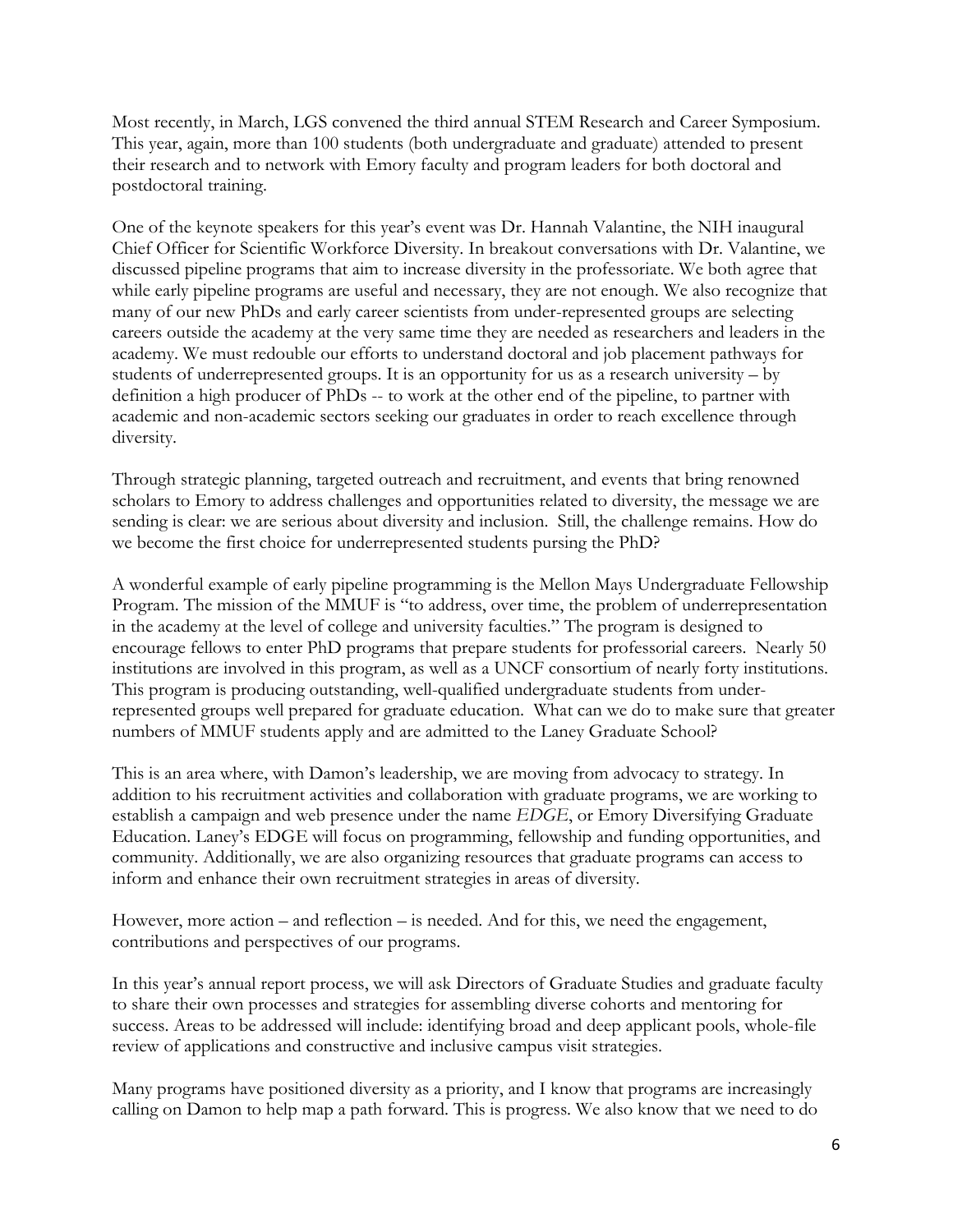more. We are committed to creating and strengthening an inclusive, dynamic, and diverse intellectual environment that benefits all by foregrounding the value of difference. But this is not just a student issue.

Faculty diversity is essential to institutional excellence, fundamentally. A diverse faculty attracts a diverse graduate student body, fosters inclusive communities, recognizes and appreciates diverse backgrounds and experiences, and guides the development of a range of professional identities. The Laney Graduate School is not a faculty-hiring unit. We will continue to raise the issue of faculty diversity among our leadership, partners and colleagues. But we need your help, too. As you participate in and influence searches for new faculty, I once again, ask you to continue to move forward with commitments and with strategies that show the value and priority we place on diversity.

 $*$  \*

So, from the nuts and bolts of academic identity to moving from advocacy to strategy in areas of diversity and inclusion, we are making steady progress in all four of our areas of priority. We are also making progress in our funding priorities.

If we are to maintain our competitiveness for the best students, we must offer support packages that match or exceed those of our peers. Even in an economic environment of budgetary constraint, we have continued to increase stipends and maintain robust support packages to recruit the best graduate students. These efforts will continue to be priorities. This year, we have notified programs whose students are not on twelve months of support that we are moving to eleven months. We are committed to moving all doctoral students to twelve months of support and will continue to work toward this goal.

In addition, we have deepened our commitment to alumni relations and development. We have identified the new *12 for 12 campaign* that encourages donors to give \$12 a month for 12 months to help us get to 12-month funding for all students. We successfully met the NEH match for the Letters of Samuel Becket project, well before the deadline. We funded an endowment for the Jones Program in Ethics, formerly the Program for Scholarly Integrity. This new resource recommits general fund resources to support students in other ways. We also endowed a fund in the LGS to support the TAM scholars with top-off funding to honor the legacy of Perry Brickman and Art Levin.

There is more to do, of course, and we will continue to be wise stewards of our partners' investments in graduate education.

 $*$  \*

I turn now to a challenge, indeed, a call to action for us to become advocates for graduate education in our university, in our communities and in our governments.

Many of you have heard me say that the Laney Graduate School is truly a school of the University. Excellent research universities attract and retain a world class faculty who are *field defining*. Our faculty advance excellence and innovation because they have access to graduate students who are *field changing*. This is, for all intent and purposes, the *enabling ground* of the research university. Our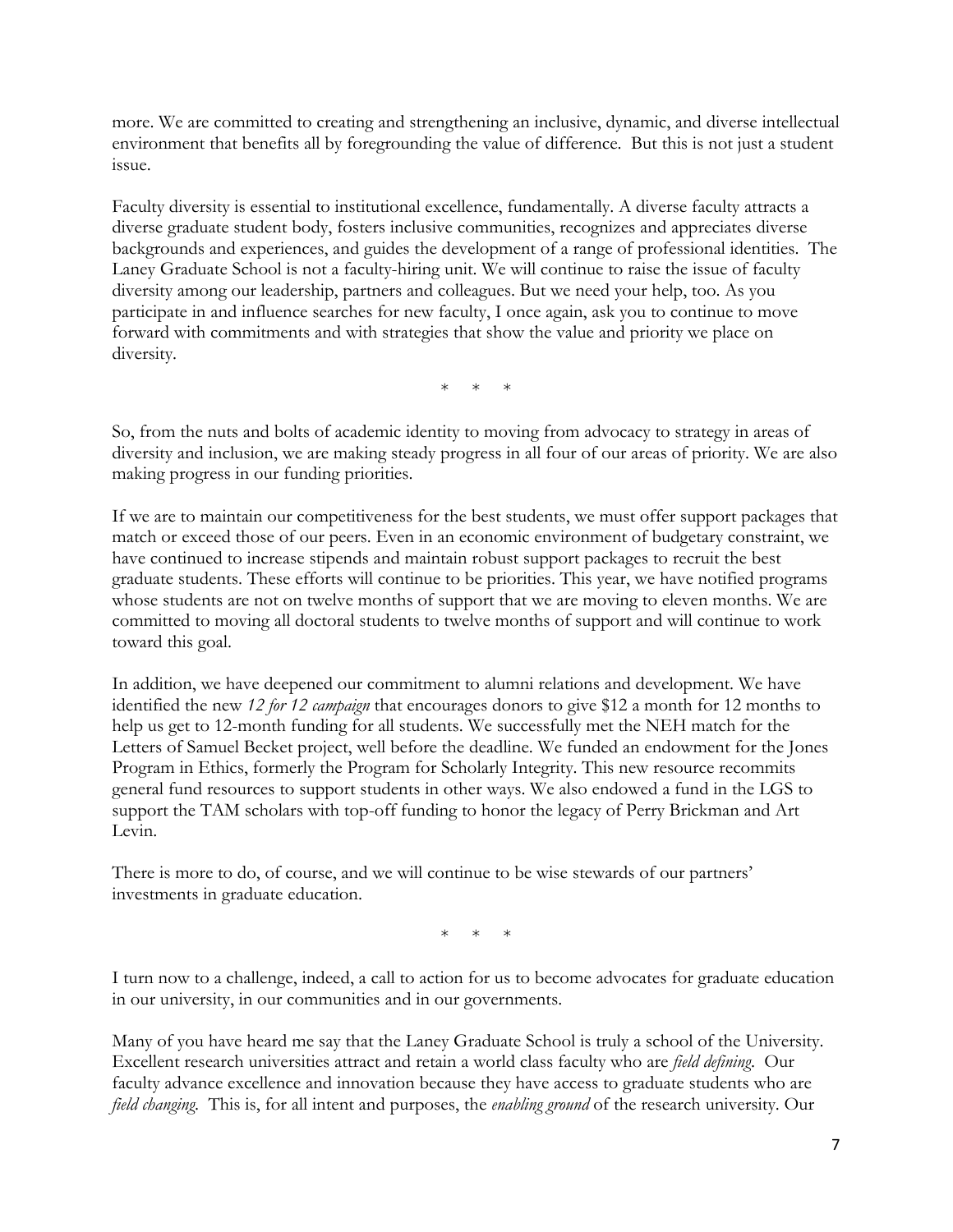students positively contribute to faculty research productivity, adding to the research profile and standing of the University.

In November, I participated in an AAU workshop on developing strategic narratives to advocate for graduate education. Part of this involves raising the visibility of the graduate mission and crafting the graduate narrative in a way that is compelling to university presidents and chancellors, so that they – in their discussions with leaders at every level – can argue for the value of graduate education. It is an ongoing exercise, and I am pleased that Emory's President Wagner is a part of it.

All of us in this room understand the importance of graduate education. We live it. But not everyone understands or supports investment in graduate education. This is, in part, because some of those who craft policy or appropriate funds do not know the public, private and national benefits of graduate education.

In this era of budgetary constraint – and in the context of a new Congress and upcoming Presidential election - we must "make the case" for graduate education.

 $*$  \*

In December, I travelled with several LGS colleagues to Washington, D.C. for the Council of Graduate Schools annual meeting. The opening plenary remarks were delivered by Janet Napolitano, former Governor of Arizona, former Secretary of the Department of Homeland Security and current President of the University of California system. In her remarks – and I think it applies to all of us here – she noted that everyone in the room was a member of what might be called the "coalition of the willing," because we all support graduate education. But we tend to speak only to other people – to each other -- in the coalition of the willing. We create an "*echo chamber* where our own arguments play on an endless loop to an audience that already accepts and agrees with each other."

To make the case for graduate education – at Emory and nationally – we must "grow the coalition," and we must reframe our arguments. For example, a member of Congress might not see the immediacy of funding higher education, but if he or she knows that by 2020, the number of jobs in the U.S. requiring a graduate degree will grow by more than 2.5 million, that might change the conversation. We can speak to the importance of graduate education to society by using phrases such as *creating new knowledge*, but we must also drill down to concrete examples where academic research yielded new treatment options for various cancers; or, through complex analysis of opportunity, incentive and outcome, guidance is provided on important policy matters; or, through discovery or reinterpretation, we reconsider the way we engage our history or the ways we relate to other cultures.

It is wise to invest in graduate education.

It is wise to invest in those who are dedicated to contributing to, as well as preserving, our understanding of how people experience, process and document the human experience through art, literature, religion, history, philosophy, and so much more. These scholars help us to better understand our world and each other – they also help us to imagine and shape the future.

And it is wise to invest in those that bear the responsibility for teaching and training the next generation of students and scholars.